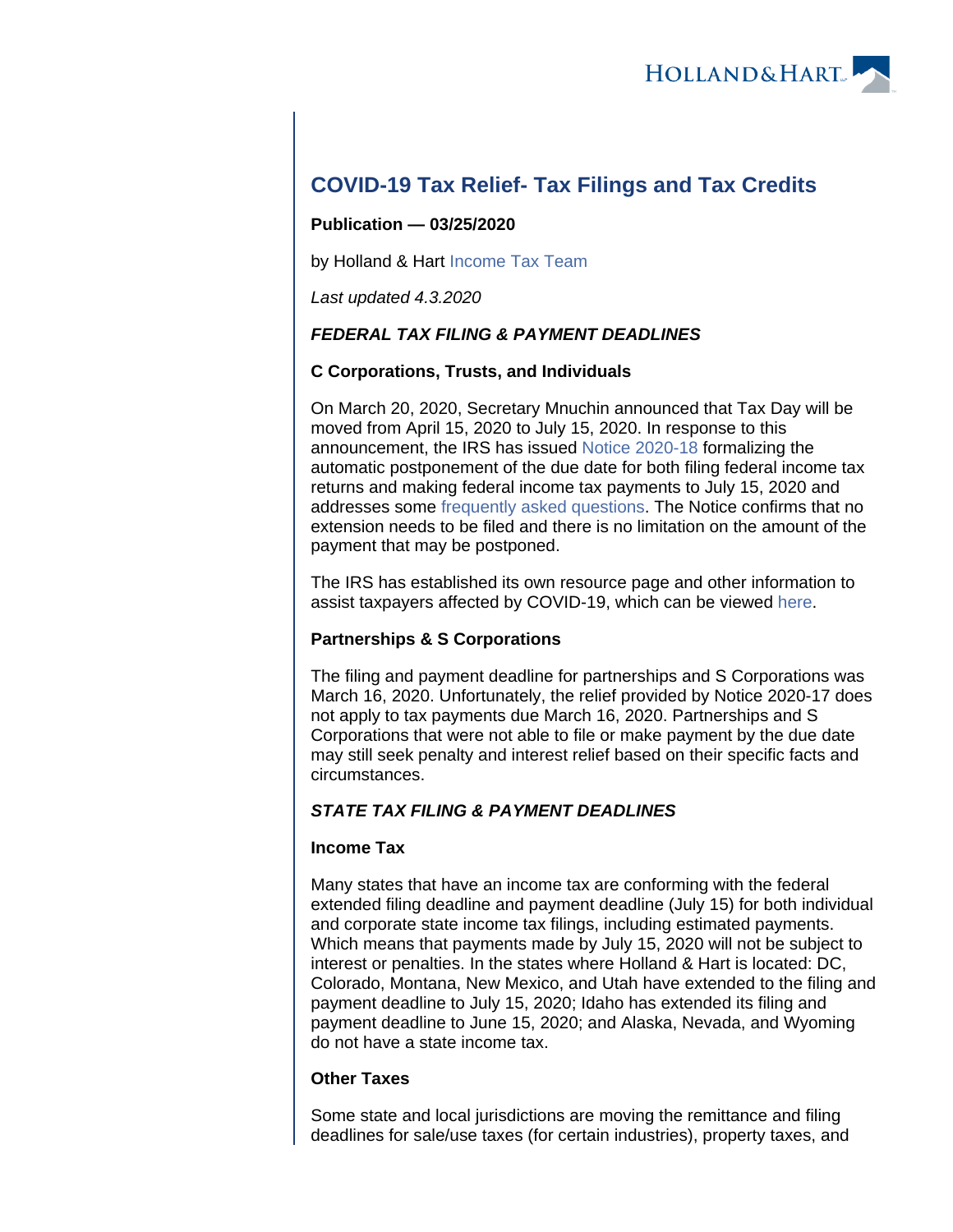

payroll taxes. For example, DC is waiving interest and late penalties for remittance of February and March sales and use taxes provided [tax is paid](https://otr.cfo.dc.gov/release/office-tax-and-revenue-announces-important-filing-and-payment-deadline-extensions-business)  [by July 20, 2020](https://otr.cfo.dc.gov/release/office-tax-and-revenue-announces-important-filing-and-payment-deadline-extensions-business) sales and use tax and property deadlines for most businesses. We are continuing to monitor further developments in our footprint.

#### **EMERGENCY PAYROLL AND SELF-EMPLOYMENT TAX CREDITS**

#### **Employer Tax Credits for Emergency Paid Sick Leave and Expanded Family & Medical Leave**

On March 18, 2020, President Trump signed H.R. 6201, Families First Coronavirus Response Act, which had been passed by the US Senate earlier that day and by the US House of Representatives with technical corrections on March 16.

The legislation requires employers to provide emergency paid sick leave and temporarily expands paid family and medical leave. To ease some of the financial burden to employers, the legislation provides refundable tax credits for employers required to provide emergency sick leave and expanded family leave.

The legislation provides quarterly employer payroll tax credits of up to \$511 per day for an employee taking emergency sick leave for themselves and up to \$200 per day for employees taking leave to care for their children or other family members. For employees taking expanded family leave, the bill provides for a credit of \$200 per day per employee taking expanded family leave benefits, subject to a total cap of \$10,000 per employee.

#### **Self-Employment Tax Credit**

The Act provides a similar refundable credit against self-employment tax. The credit would cover 100% of a self-employed person's sick-leave equivalent or 67% if that person is taking care of a child or family member.

See more information about the emergency leave requirements and payroll tax credits in the "Emergency Relief Legislation" tab under the [Employment](https://www.coronavirus.hollandhart.com/protecting-your-workforce)  [Law Considerations](https://www.coronavirus.hollandhart.com/protecting-your-workforce) section of our Resource Site.

#### **FEDERAL EMERGENCY TAX RELIEF**

Given the disruption in the economy, a \$2 trillion stimulus package was enacted on March 27, 2020 provides loans to affected businesses and industries, extends the payment deadlines for employer payroll tax, and temporarily lifts net operating loss carryforward limitations and interest expense deductions. More information can be found in the "CARES Act" tab under the [Protecting Your Business](https://www.coronavirus.hollandhart.com/protecting-your-business) section of our Resource Site.

We encourage you to visit Holland & Hart's [Coronavirus Resource Site](https://experience.hollandhart.com/coronavirus-resource-site), a consolidated informational resource offering practical guidelines and proactive solutions to help companies protect their business interests and